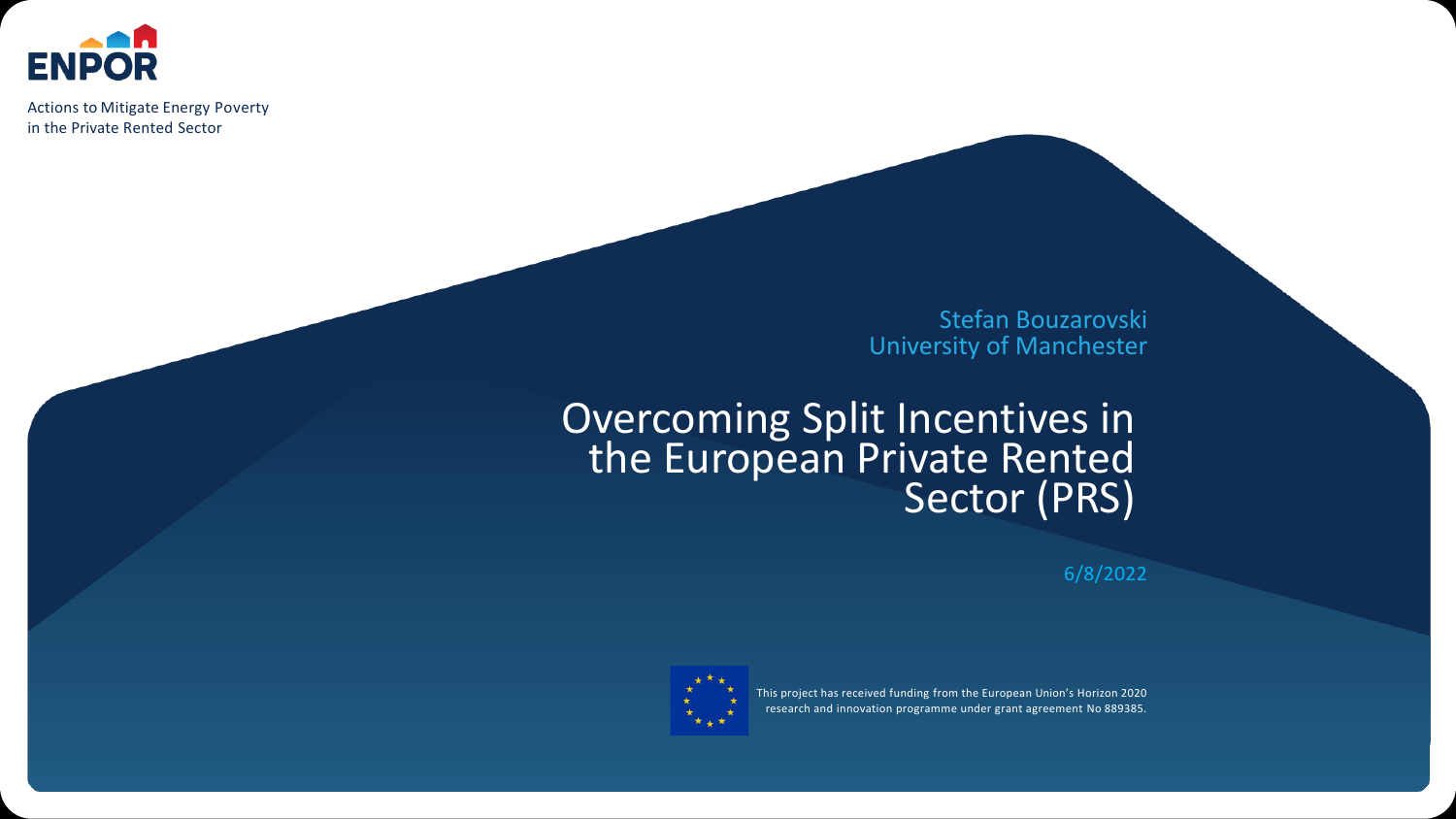#### SPLIT INCENTIVES IN THE PRS – DETERMINANTS



- Property owners have no direct financial incentive to make investments in energy saving measures for which they do not pay energy costs (Mitchell and Nissen 2011)
- Wide range of barriers to energy efficiency improvements, involving overlapping market failures (taxation, access to capital, fear of eviction, distortionary fiscal and regulatory policies) (Wrigley and Crawford 2017)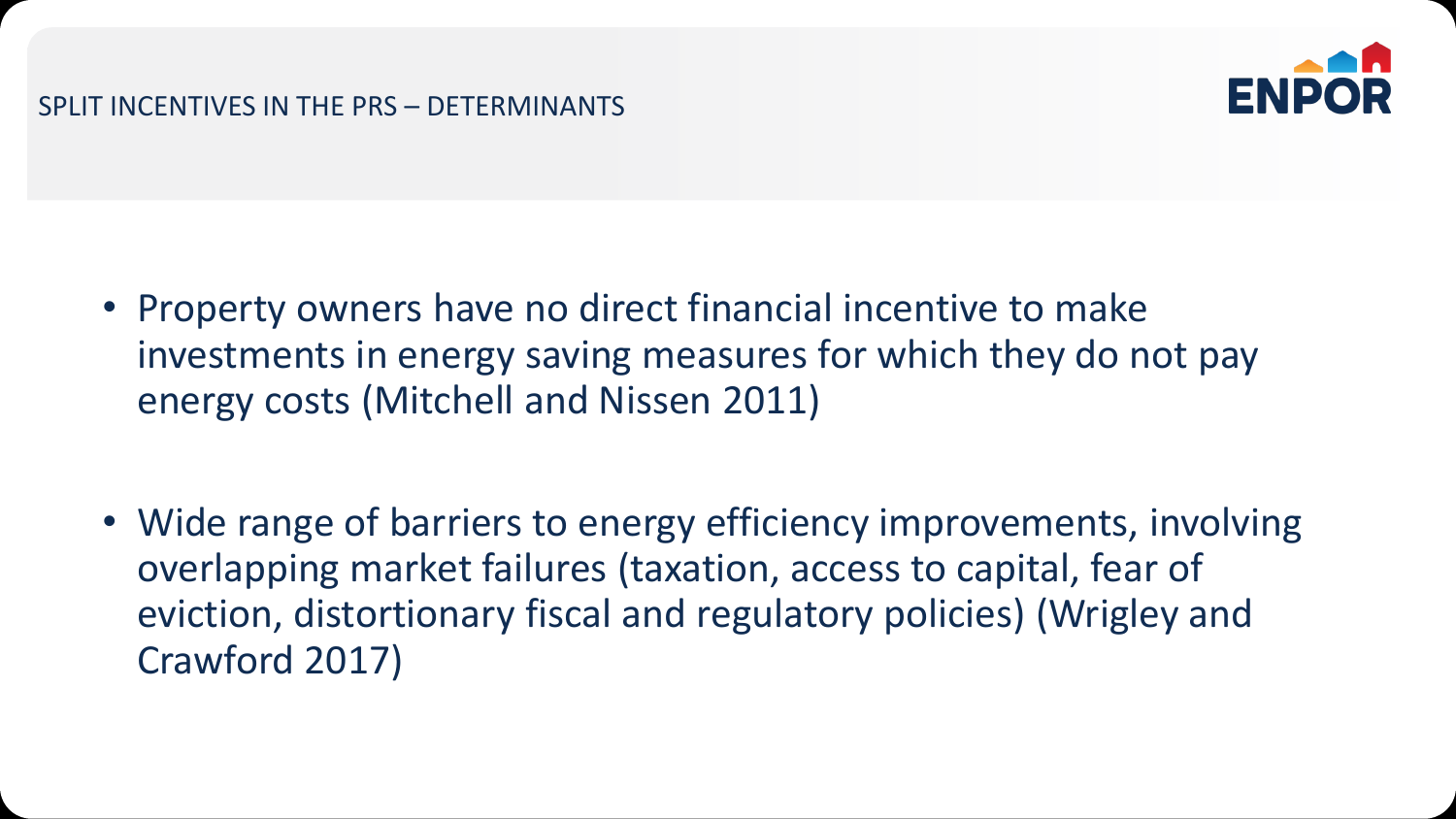#### MITIGATION MEASURES





Mitchell and Nissen 2011, Vaché 2016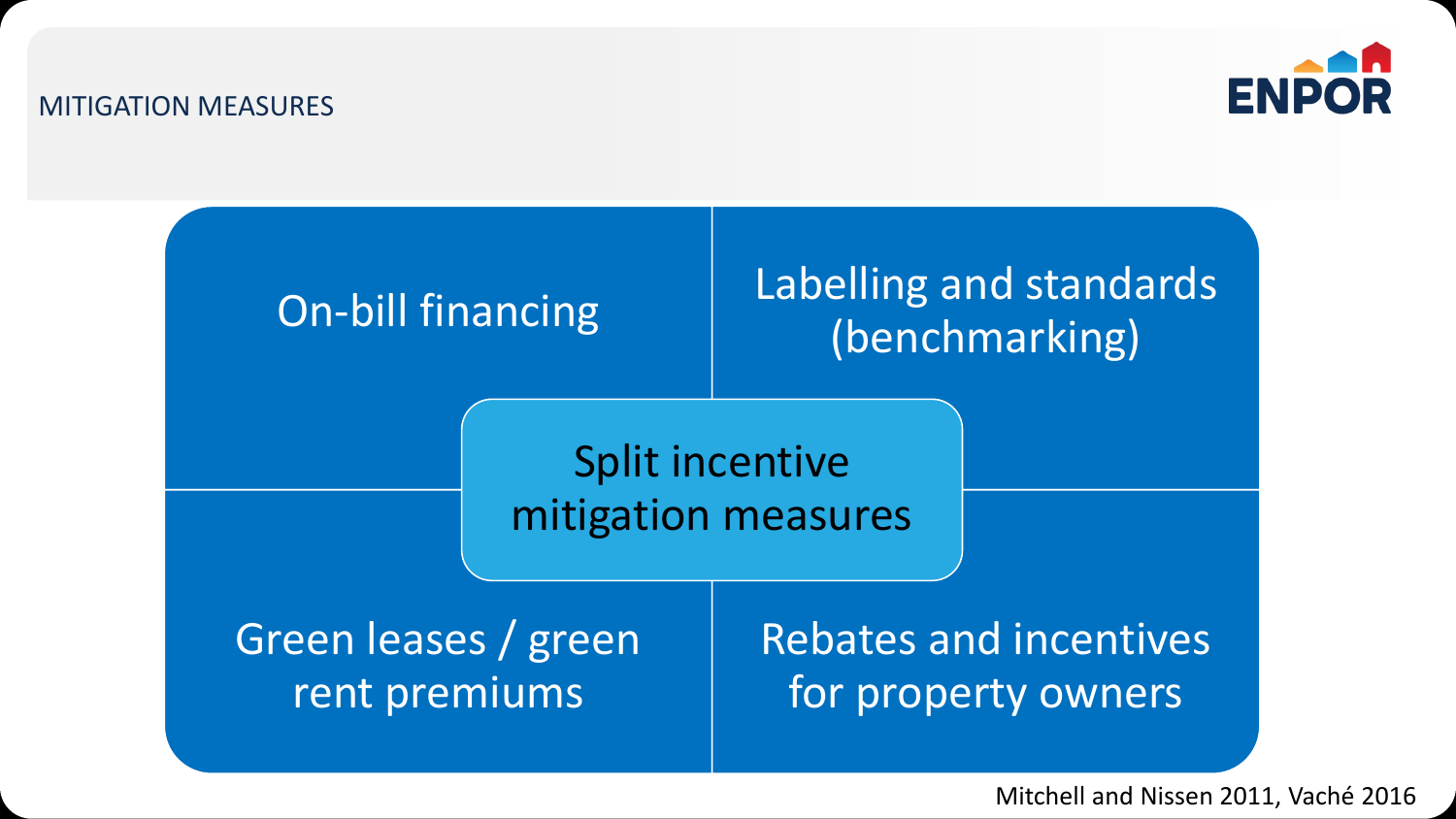

- Avoiding rent and utility bill bundling?
- Moving away from speculative housing models housing as a right and not a commodity?
- Longer and more stable leases prioritizing tenant rights?
- Greater regulation and involvement of the state?
- How to promote closer collaboration among all relevant stakeholders?
- Responsibilities for renovation: landlords or the state?
- Which infrastructures/facilities should be prioritized, and how?